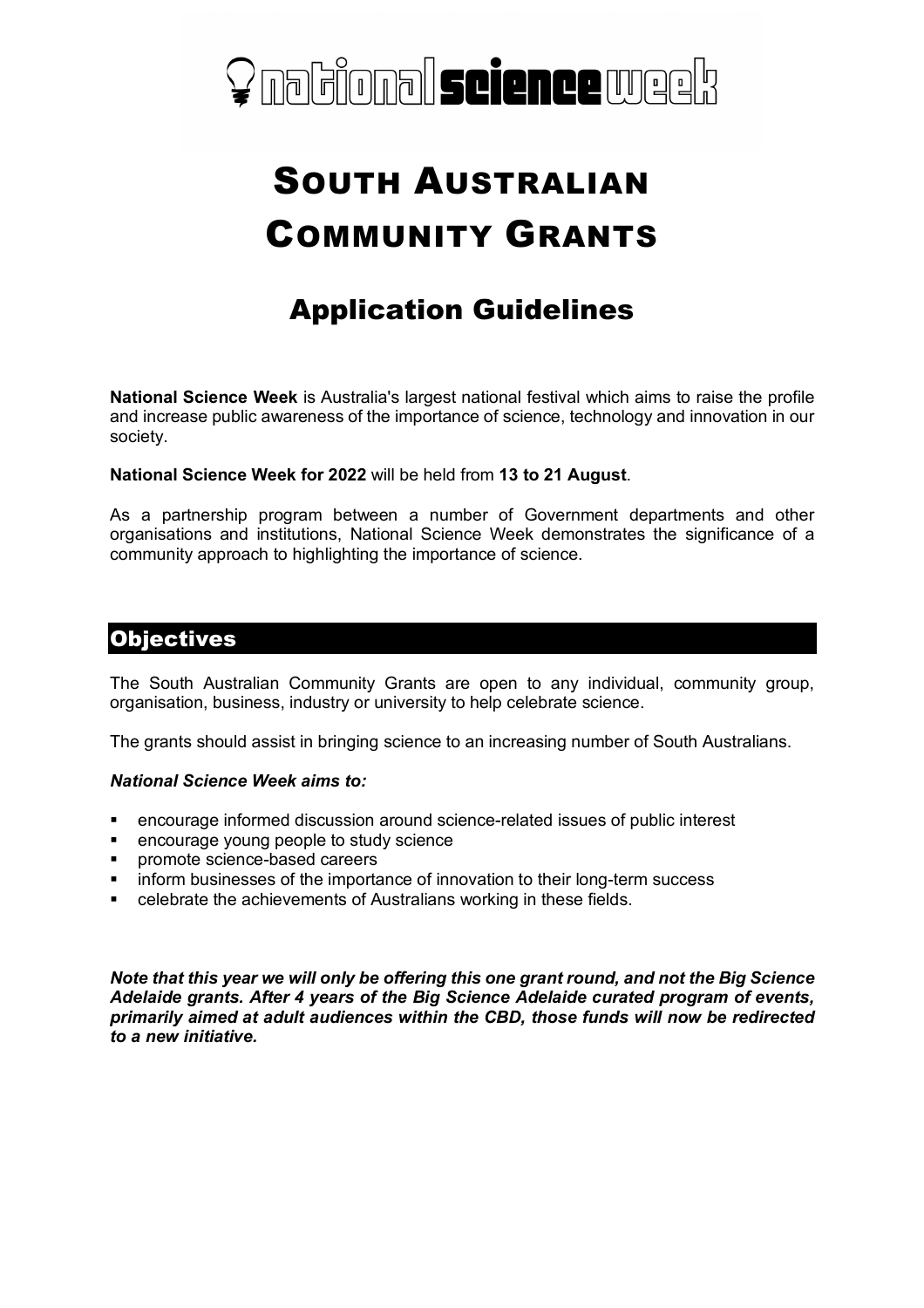### **Eligibility**

To be eligible to apply for a grant, you can be:

- an individual
- a community group or organisation,
- § a business, or
- an industry, industry body or university

**NOTE:** *Schools are unable to apply for the South Australian Community Grants. However they may apply for small grants through SASTA for school-based projects.*

### Target Audience

The South Australian Community Grants are primarily for activities and events that involve the general public; however they may also target business and industry.

As well as metropolitan events, you might consider events in regional and remote areas and/or those aimed at marginalised groups such as those who:

- are generally less engaged with science-related activities
- have limited access to resources
- are members of special needs groups.

### Events

Organising an event during National Science Week has benefits including:

- inspiring people to pursue an interest or career in science
- extending your professional network and partnership opportunities
- **•** encouraging community participation and feedback
- attracting new members or audiences
- sharing your achievements and your knowledge with the community.

Activities and events must meet at least one of the aims of National Science Week and you are encouraged to include innovative ways to bring science to new audiences. These may include, but are not limited to, applications for the following types of science engagement:

- hands-on science workshops or field activities
- science fairs, expos, shows or exhibitions
- science through the arts activities
- interactive online events
- podcasts
- video productions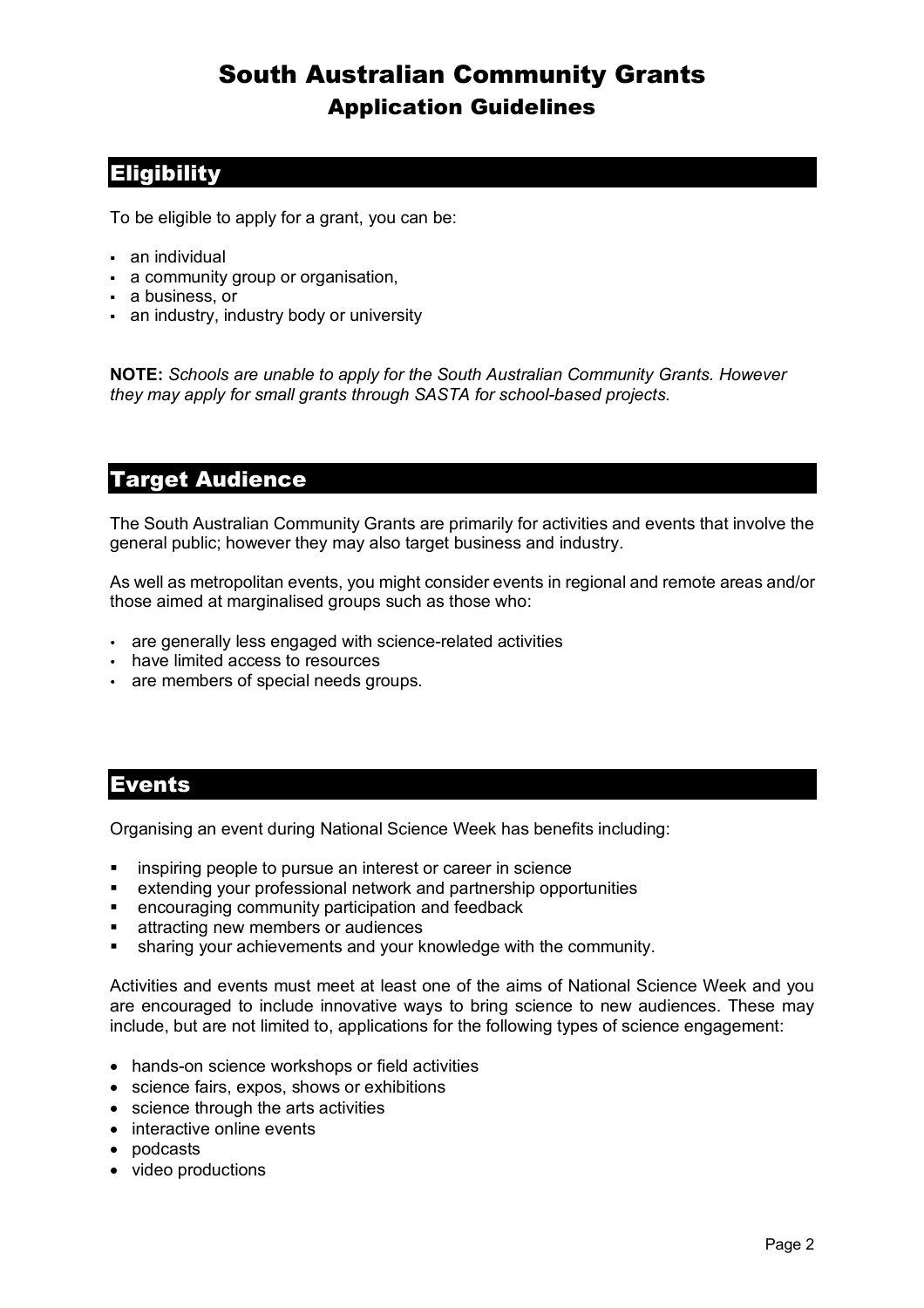- virtual tours
- webinars
- citizen science activities
- digital story-telling
- content creation
- live-streaming of presentations and lectures

This is applicable to metropolitan and regional SA groups and organisations.

### Event Dates

National Science Week will be held from 13-21 August 2022.

However, the activity may be held any time in August.

#### Funding Available

Eligible organisations/individuals may apply for a grant **up to \$2,000** for a project to be delivered during or close to National Science Week.

There is funding available for metropolitan and regional events and activities.

Funds may be used for direct project delivery. *Examples of funds supported include:*

- Resources and materials related to the event
- § Hire of equipment
- Presenter / speaker / creator fees and their travel
- Limited advertising when it is clearly needed for a particular purpose. (Most advertising can generally be achieved through the National Science Week web site, the Inspiring SA web site, and our special National Science Week SA 2022 online resources, posters, etc.)

The funding may not be used for projects of the following nature:

- research projects
- conferences (although specific online conferences in the spirit of National Science Week may be considered)
- curriculum development
- infrastructure
- surveys
- § teacher training
- catering or supply of refreshments for audiences at the funded event
- § payment of wages or salaries
- software development
- § overnight sleepovers

#### *Other important considerations:*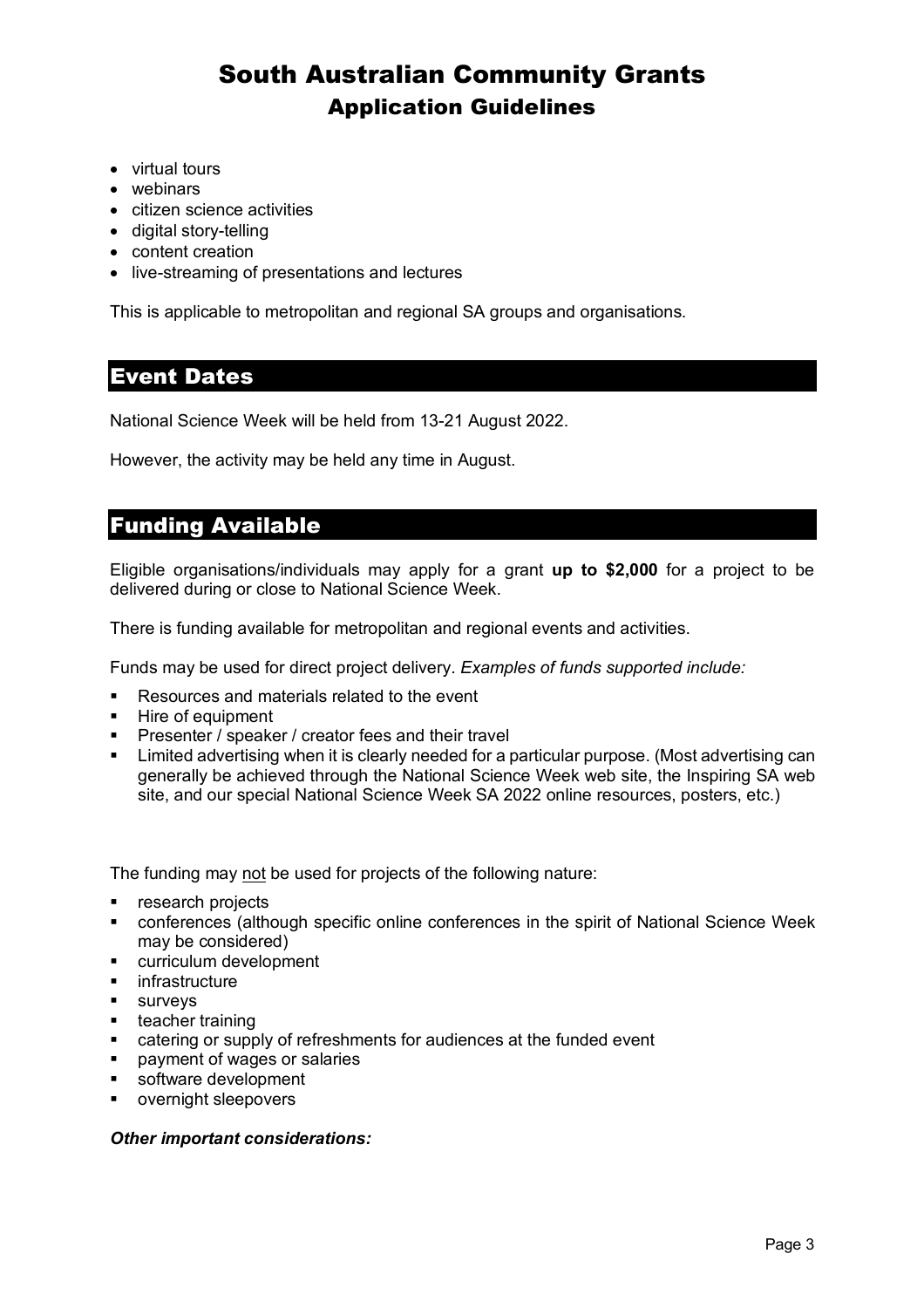- The grants are not intended for in-school events. The Australian Science Teachers Association has grants available specifically to support schools in their National Science Week activities.
- Proposed events must be aimed at the general community. Please identify your target audience/s.
- Event holders must have their own insurance cover as they are not covered by National Science Week.
- The grants are for specific National Science Week activities and are not meant to supply equipment to organisations and institutions.
- Applications that show value for money will be favorably received.
- Quality of science and audience reach will be important factors.

It should be noted that infrastructure and support costs associated with ongoing activities, such as general administration and salaries, are the absolute responsibility of the event organiser / promoter.

If your event is focused solely on careers, consider if you might better achieve your objective by participating in the **STEM Day Out** (Fri 5 Aug) at *Science Alive*, a day specifically for students from Years 7 to 12, with over 5,000 students participating each year. Note that the Community grants are not intended to fund the cost or resources, etc, of participation in *Science Alive*.

#### *Whether or not you receive a grant, all applicants are encouraged to participate in Science Alive on Fri 5 Aug, Sat 6 Aug and Sun 7 Aug at The Showground. Further information: https://www.sciencealive.net.au/*

## Selection Process

A selection committee from the National Science Week (SA) Coordinating Committee will assess all applications and determine which projects are to be partially or fully funded.

Selection will be based on the written information provided by the applicant.

In some instances the selection committee may request further information before making its final decision.

The National Science Week (SA) Coordinating Committee receives many more applications than can be funded. It is rare for the Committee to fund all applications. Even if your application is successful, the Committee may offer your organisation a lesser amount to deliver a reduced program if the demand for funds is high.